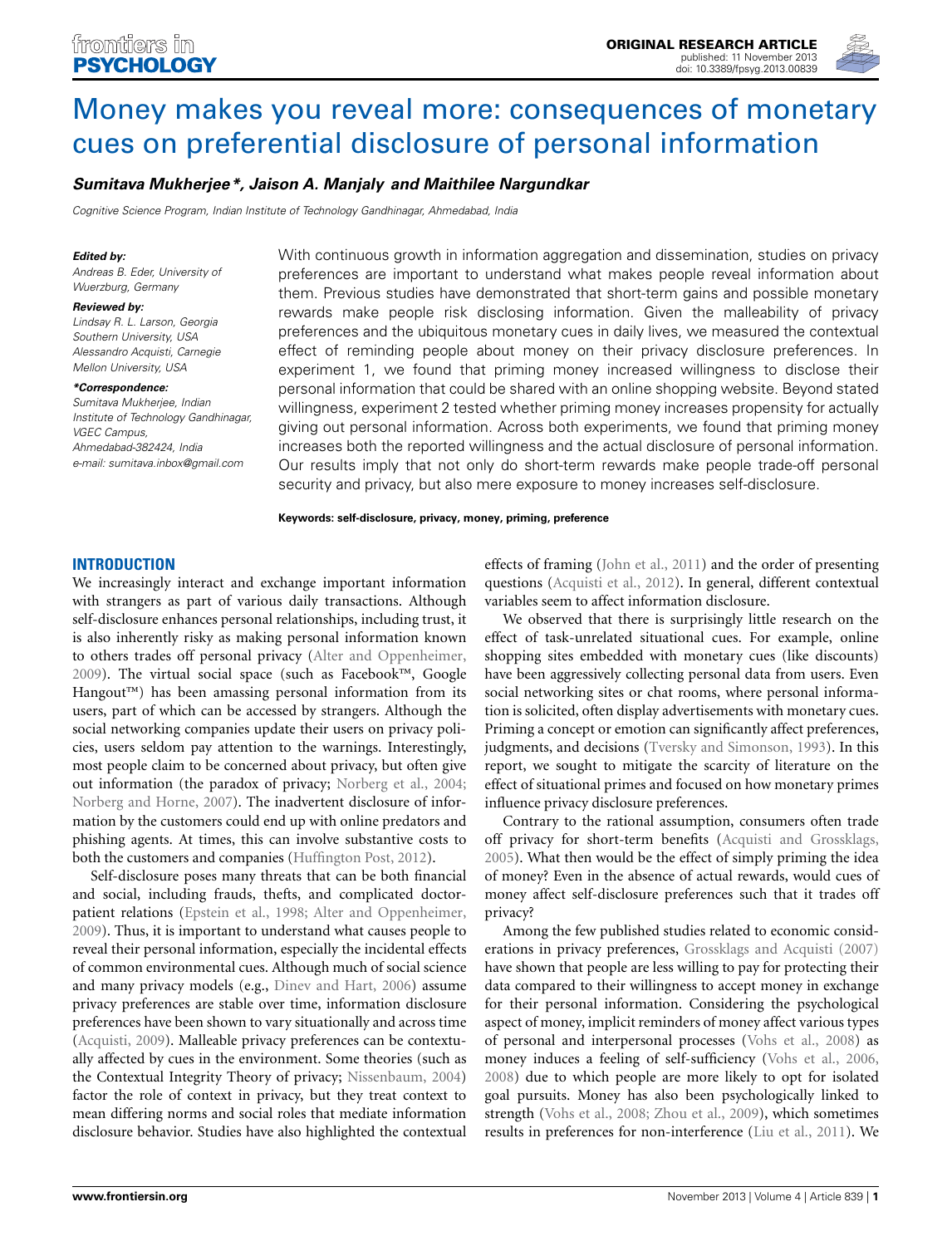are not aware of any study that measured the effect of priming money on disclosure of personal information. Monetary cues are commonly present during transactions of information in both online and during direct social interactions. For example, paying for using Internet in kiosks, making online payment of bills or viewing billboard advertisements with lucrative offers remind people about money, while they might be talking about themselves.

Psychologically, reminders of money induce a self-sufficiency bias (Vohs et al., 2006). In such situations, people might tend to underestimate the potential harm information disclosure could cause, and hence, become more inclined toward disclosing personal information. Moreover, immediate gratification obtained from money (Grossklags and Acquisti, 2007) or desirable objects (Yap et al., 2009) influences one to disclose information. We intended to examine whether mere reminders of money (without any actual reward) could increase willingness to disclose individual information to strangers.

## **OVERVIEW OF THE STUDIES**

In the first experiment, we tested whether monetary cues increase willingness to disclose information. The second experiment measured actual disclosure behavior among the money-primed and control groups. The overall hypothesis was that money would increase self-disclosure of personal information.

In order to arrive at a pool of personal information items for the present population, we conducted a pretest by asking a group of 20 naïve adults to list which information they treated as private or personal. Later a separate group of 89 students from the same population rated the extent to which they would be willing to disclose that information to a stranger, if asked for. The items used in the following studies belonged to this list of personal information. In all the experiments, we probed a group of participants for suspicion and checked whether they understood the task. All participants were debriefed briefly after the experiment.

## **EXPERIMENT 1**

Participants were requested to complete a paper based "consumer survey" that asked them for their willingness to disclose a number of personal information items varying in severity of intrusiveness. We manipulated the prime using the background such that one group saw a picture of money while another group saw a scrambled version of the same picture.

### **PARTICIPANTS**

Eighty-three undergraduate students (females  $= 23$ ; mean age  $=$ 21 years) from Indian Institute of Technology Gandhinagar (where medium of instruction is English) were requested to participate in a "consumer survey." After an informed consent, an almost equal number of subjects were randomly assigned to groups by an experimenter blind to the conditions.

#### **PROCEDURE**

Participants were told that we were aggregating some information from different people to share it with an online shopping site. On a paper based form, they were required to rate their willingness to disclose those individual items on a Likert scale of 1 (*not at* *all willing*) to 7 (*absolutely willing*). They were explicitly told that this information might be shared with people whom they do not know. The items were gender, skin complexion, height, weight, waist size, date of birth, name, roll number in class, mobile number, and email. Following previous researchers (Vohs et al., 2008; Quoidbach et al., 2010), the background picture of the form manipulated the prime. The experimental group  $(n = 42)$  saw a picture of Indian currency notes printed in color in the background, while the control group ( $n = 41$ ) saw a scrambled version of the same picture in the background (see **Figures S1**, **S2** in supplementary material).

#### **RESULTS**

We analyzed the data after removing three participants (one was an outlier and two of them did not fill all the items in the form). The privacy-index (Cronbach's alpha  $= 0.76$ ) was created by aggregating the ratings across all the items (for means of individual items, see **Table S1** in supplementary material). The One-Way ANOVA showed a main effect of the prime,  $F_{(1, 78)} = 4.85$ ,  $p =$ 0.03,  $\eta^2 = 0.05^{\degree}$ , where the willingness to disclose information was higher in the money group compared to the control group (see **Table S3** in supplementary material). This shows that in the presence of money people are more willing to disclose personal information.

#### **EXPERIMENT 2**

Beyond hypothetical willingness to disclose, this experiment was designed to measure how monetary cues could affect actual disclosure of personal information <sup>2</sup> . We had previously suggested that one possible mechanism through which money might prime more disclosure is by inducing a sense of self-sufficiency (Vohs et al., 2008), and hence, we reasoned that it should enhance feelings of self-efficacy. The commonly used generic self-efficacy scale<sup>3</sup> (Schwarzer and Jerusalem, 1995) was used to measure selfefficacy. It was hypothesized that those who were primed with money will feel that they are sufficiently capable to deal with life situations, and hence, will report higher levels of self-efficacy.

#### **PARTICIPANTS**

Eighty-eight undergraduate students (females  $= 24$ ; mean age  $=$ 20 years) from Indian Institute of Technology Gandhinagar voluntarily participated in the study in response to a request.

## **PROCEDURE**

Participants were told that they had to complete two small, unrelated tasks. The first study was framed as a preliminary understanding of people's behavior on the Internet (which was our dependent variable for measuring disclosure behavior). They were told that we were aggregating some information from different people to share it with an online shopping website. We clearly informed them that this information might be shared with

<sup>&</sup>lt;sup>1</sup>The Levene's test for homogeneity of variances was not significant, thus, showing that our groups were homogeneous,  $F_{(1, 78)} = 0.004$ ,  $p = 0.947$ .  $^2\mathrm{We}$  thank the reviewers and the editors for suggesting this study.

<sup>3</sup>The scale is now available in multiple languages at http://userpage.fu-berlin. de/health/selfscal.htm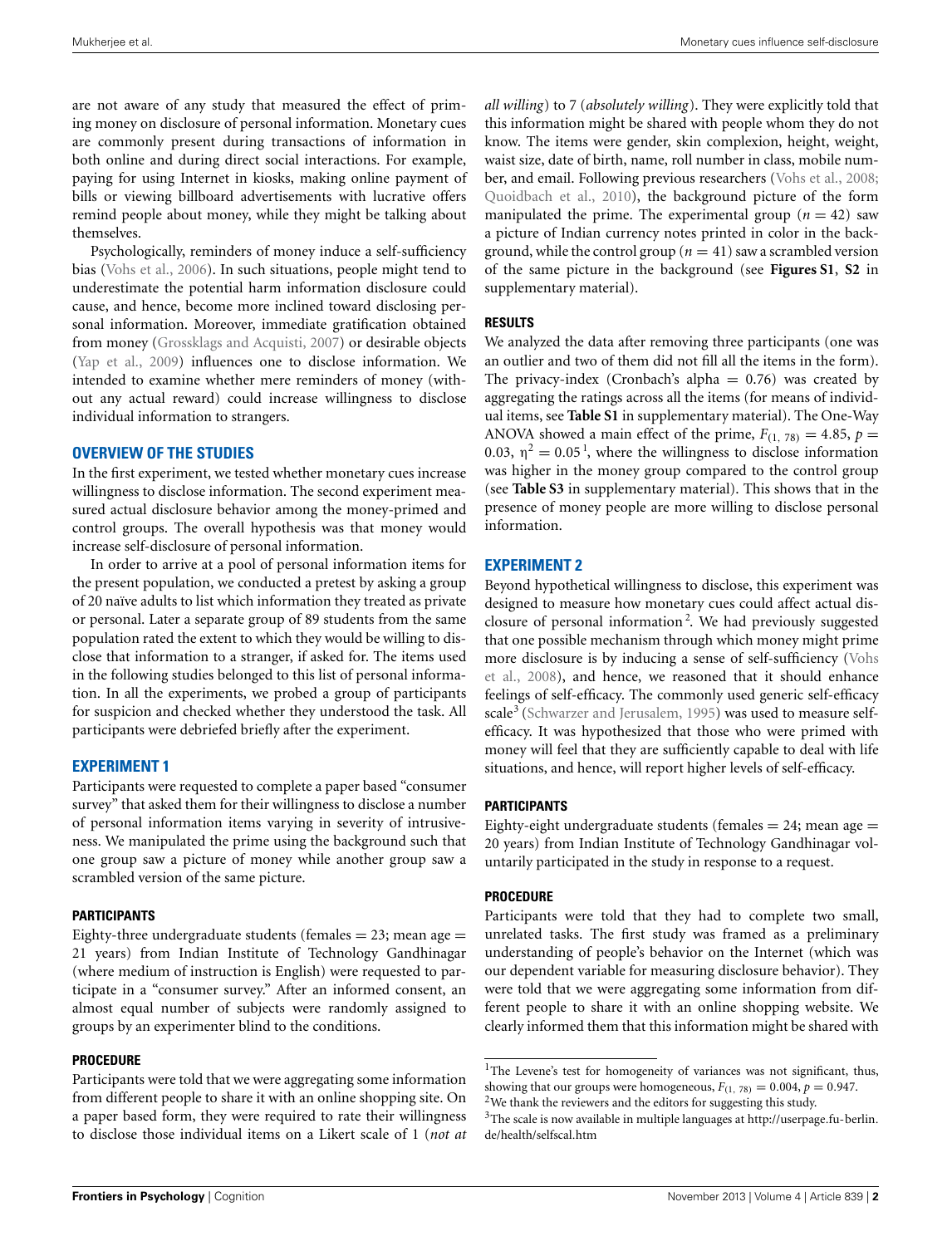people whom they did not know and all the items are optional. Participants were asked to enter the following information about them on a form: gender, skin complexion, height, weight, waist size, date of birth, name, roll number in class, mobile number, and email address (but answering the items were optional).

For one group of participants ( $n = 44$ ), the form had a picture of money in the background (money group), while for the other group ( $n = 44$ ), there was a scrambled version of the same money picture in the background (control group). The form was similar to experiment 1 (see supplementary material), but the only difference being that in place of willingness for disclosure, participants were actually asked to fill up the information in corresponding text boxes.

After they filled up the form, we asked them to complete another small, unrelated task that was framed as a study on personality. Here, we presented them with the 10 items of the general self-efficacy scale (Schwarzer and Jerusalem, 1995; Luszczynska et al., 2005) on a normal paper without background images that measured optimistic self-beliefs to cope with different situations in life.

#### **RESULTS**

Their responses to the disclosure of personal information was reverse coded on a 1–0 metric, where subjects received a score of 0, when they did not reveal that piece of information, and received a 1, when they did reveal. For example, if they filled in their email address, it was counted as 1, and if they left it blank, it was coded as 0. Thus, those who revealed more number of items had a higher score (see **Table S2** in supplementary information for details of descriptive statistics). The univariate ANOVA revealed a main effect of the prime,  $F_{(1, 86)} = 4.66$ ,  $p = 0.03$ ,  $\eta^2 = 0.05$  with the money group resulting in a higher score compared to controls, showing that priming money made participants opt for actually revealing more information<sup>4</sup> (see Table S3 in supplementary material).

For self-efficacy, the items were summed to an aggregate score (Schwarzer and Jerusalem, 1995). It was found that the money primed group reported higher feelings of self-efficacy compared to the control group,  $F_{(1, 86)} = 4.86$ ,  $p = 0.03$ ,  $\eta^2 = 0.05$  (see **Table S3**). This provides some preliminary evidence that money increases the sense of self-efficacy. We believe that such a feeling potentially enhances belief in the self as being capable to deal with any situation in life, in-turn increasing self-disclosure, even though doing so could be risky.

#### **GENERAL DISCUSSION**

We intended to study how simple monetary cues affect selfdisclosure preferences. Both experiments showed that reminders of money increase propensity of self-disclosure. Money might induce abstract forms of gratification and control, thereby influencing preferential disclosure of personal information. Further, promotion or approach oriented cues like money, elicit a risky explorative style (Friedman and Förster, 2001), and hence, monetary cues could induce more risky behavior of disclosing personal information. One mechanism through which money increases self-disclosure could be through a heightened sense of self-efficacy to deal with (risky) future scenarios. Our results are the first to show that simple commonplace cues of money can influence self-disclosure preferences.

Social relationships and access to social resources are heavily dependent on sharing of information, which could be partly habitual. Inhibiting this habitual action of self-disclosure will require exercise of self-control, which is beneficial if long-term risk of misuse could be mitigated. We believe money makes people focus on immediate short-term gains, which is common for motivational stimuli (Kim and Zauberman, 2012; e.g., Van den Bergh et al., 2008), thus undermining long-term risks of misusing their information. This myopic focus induced by motivational stimuli (Van den Bergh et al., 2008) such as money, results in lesser self-control and hence, increased disclosure. Further, the self-sufficiency bias induced by money (Vohs et al., 2006, 2008) possibly underestimates possible risks of information disclosure by making people less vigilant, and thereby, increasing informational disclosure. We obtained some tentative evidence that priming money makes people believe that they can deal with a variety of situations in life (increase in self-efficacy). Such a feeling can influence disclosing about oneself either due to underestimation of potentials future costs or to project more about oneself.

Most current privacy models have so far considered variables such as risk, trust, perception of control, relevance of information, perceived usefulness of the product/services, and monetary rewards (e.g., the privacy calculus model; Dinev and Hart, 2006). Results from these experiments highlight the role of contextual variables as powerful sources (also see John et al., 2011). Thus, privacy preferences are not a mere outcome of the risk-benefit analysis, but are contextually moderated by perceptual information totally unrelated to the task. In that sense, preferences are embodied in the current environment. Existing models of privacy may require modification to include such situational context effects.

There are some limitations in the current study that should be taken into account while interpreting the results. Personal information is categorical to some extent and is moderated by individual preferences. So, our results should not be interpreted to mean monetary cues would affect all kinds of informational disclosure. In fact, on closer examination of the data (**Tables S1**, **S2**), it can be seen that for more personal (such as mobile phone number) or comparatively less personal information (such as gender), there is no effect of monetary primes on both willingness to disclose and actual disclosure. Further, the order of questions (Acquisti et al., 2012) can also moderate the effects. Our studies used a small sample of the population (youths in the age range of 18–22 with a slight larger number of males from India), and hence, it is not clear whether these effects would hold for populations of a different age and country. There were also no explicit manipulation checks of the priming method. Part of the difficulty to do so lies in there not being a clear way to check for priming manipulations of the sort we used, and that is perhaps why previous scholarship on monetary primes (e.g., Vohs et al., 2006) have also not included such manipulation checks. As the prime

<sup>4</sup>The Levene's test of equality of variances showed that our groups were not significantly different and were homogeneous,  $F_{(1, 86)} = 2.10$ ,  $p = 0.15$ .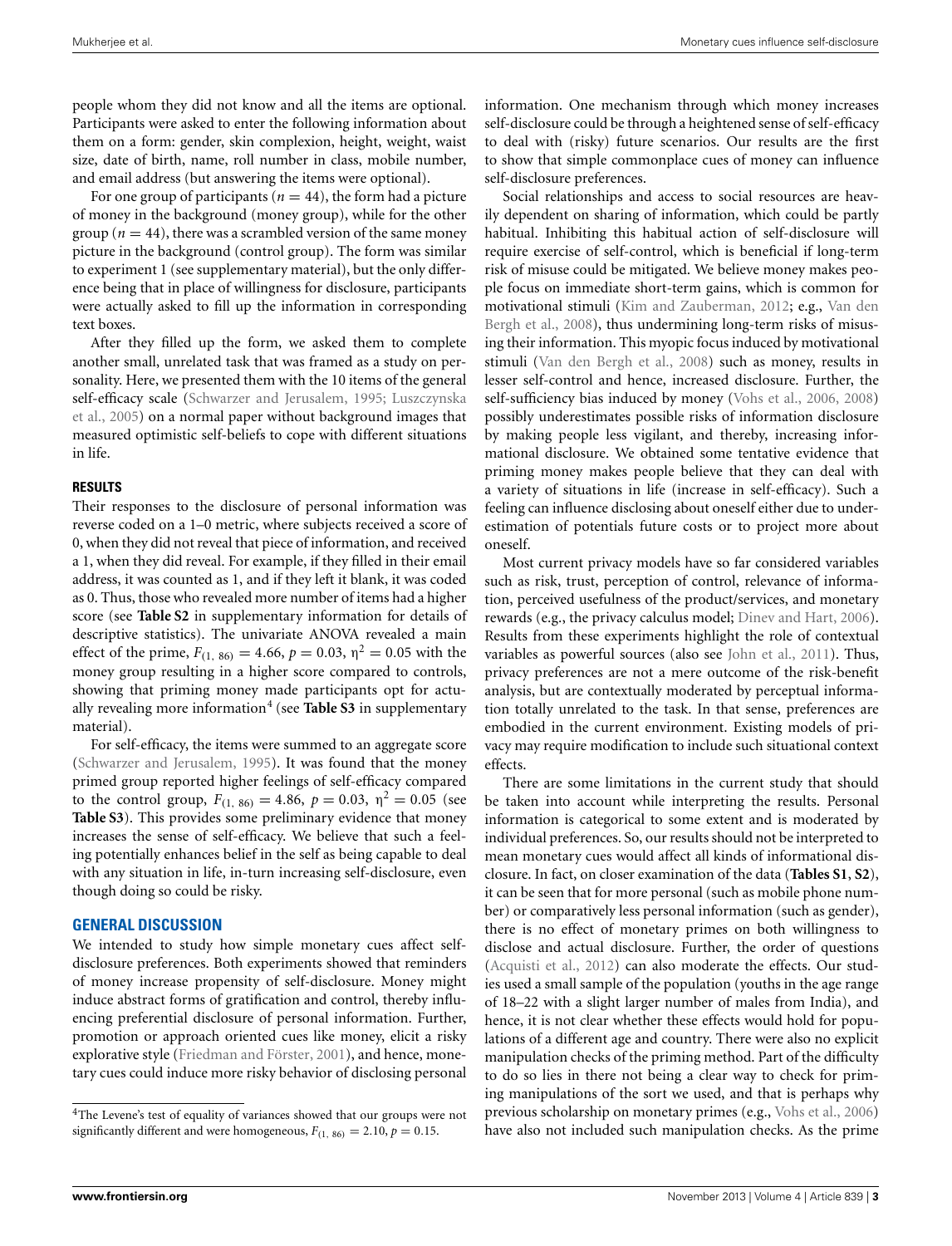was salient and clearly visible, it should be relatively clear that the concept of money was indeed activated in their minds. A related point is about the control image. Apart from the experimental and control groups differing in exposure to the concept of money, there is another difference. The experimental group saw a meaningful stimuli (the money image) while the control group saw an ecologically non-meaningful image (scrambled version of money image). Thus, it is possible that this difference could be contributing in part to the results. Note, however, that this difference does not invalidate the difference between money and non-money cues. Finally, self-sufficiency and a risky promotion orientation are probable explanations, but are not exhaustive. One important complementary explanation could be that money emphasizes input and output through equity (Vohs et al., 2008). It is hence, possible that priming money makes people disclose more with an implicit assumption that doing so would encourage more exchanges between themselves and another party (stranger). This means giving out information about the self would lead them to receiving something in return (the market exchange mode of thought). The literature on the influences of money is just staring to grow, and we need more studies that could shed light on the mechanistic explanations of the psychological consequences of priming money.

In sum, we find evidence that monetary cues increase propensity to reveal personal information. Such a finding has many implications, as self-disclosure and money are part of our daily functioning. People are frequently reminded of prices, discounts, and offers among other monetary cues due to aggressive advertisement campaigns of products and services. As information disclosure may frequently occur in the presence of such primes, policies (Sunstein and Thaler, 2003) could factor such possibilities. Beyond social preferences and self-disclosure, the centrality of monetary cues in daily life implies that we need to understand how money influences our social and cognitive processing in more detail.

## **AUTHOR CONTRIBUTIONS**

Sumitava Mukherjee planned the research, Sumitava Mukherjee and Jaison A. Manjaly designed the studies, Maithilee Nargundkar and Sumitava Mukherjee analyzed the data, Sumitava Mukherjee and Maithilee Nargundkar wrote the manuscript along with inputs from Jaison A. Manjaly during revisions.

#### **ACKNOWLEDGMENTS**

This research was supported by a research grant to the Principal investigator (Jaison A. Manjaly) and the co-investigator (Sumitava Mukherjee) by the Department of Science and Technology, Government of India under the cognitive science initiative, Grant No: SR/CSI/15/2010(G). We would like to thank the two anonymous reviewers and the associate editor for their helpful comments on previous drafts. Payel C. Mukherjee helped with proof reading the manuscript.

## **SUPPLEMENTARY MATERIAL**

The Supplementary Material for this article can be found online at: http://www.frontiersin.org/journal/10.3389/fpsyg.2013.00839/ abstract

- **Figure S1 | Form for money group in experiment 1.**
- **Figure S2 | Form for control group in experiment 1.**
- **Table S1 | Mean willingness to disclose in Experiment 1.**

**Table S2 | Number of participants who disclosed the following information in experiment 2.**

**Table S3 | Results of the One-Way ANOVA for experiment 1 (mean privacy-disclosure index) and Experiment 2 (actual disclosure and self-efficacy).**

#### **REFERENCES**

- Acquisti, A. (2009). Nudging privacy: the behavioral economics of personal information. *IEEE Secur. Priv. Mag.* 7, 82–85. doi: 10.1109/MSP.2009.163
- Acquisti, A., and Grossklags, J. (2005). Privacy and rationality in individual decision making. *Secur. Priv. IEEE* 3, 26–33. doi: 10.1109/MSP.2005.22
- Acquisti, A., John, L. K., and Loewenstein, G. (2012). The impact of relative standards on the propensity to disclose. *J. Mark. Res.* 49, 160–174. doi: 10.1509/jmr.09.0215
- Alter, A. L., and Oppenheimer, D. M. (2009). Suppressing secrecy through metacognitive ease: cognitive fluency encourages self-disclosure. *Psychol. Sci.* 20, 1414–1420. doi: 10.1111/j.1467-9280.2009.02461.x
- Dinev, T., and Hart, P. (2006). An extended privacy calculus model for e-commerce transactions. *Inf. Syst. Res.* 17, 61–80. doi: 10.1287/isre.1060.0080
- Epstein, R. M., Morse, D. S., Frankel, R. M., Frarey, L., Anderson, K., and Beckman, H. B. (1998). Awkward moments in patient-physician communication about HIV risk. *Ann. Intern. Med.* 15, 435–442. doi: 10.7326/0003-4819-128-6-199803 150-00003
- Friedman, R. S., and Förster, J. (2001). The effects of promotion and prevention cues on creativity. *J. Pers. Soc. Psychol.* 81, 1001–1013. doi: 10.1037/0022- 3514.81.6.1001
- Grossklags, J., and Acquisti, A. (2007). "When 25 cents is too much: an experiment on willingness-to-sell and willingness-to-protect personal information" in *Proceedings of Sixth Workshop on the Economics of Information Security (WEIS 2007)*, (Pittsburgh, PA). Available online at: http://people.ischool.berkeley.edu/∼jensg/research/paper/Grossklags\_Acquisti-WEIS07.pdf
- Huffington Post, (2012). *Facebook Takes Steps to Address Privacy Concerns*. Available online at: http://www.huffingtonpost.com/huff-wires/20120323/ustec-facebook-privacy/
- John, L. K., Acquisti, A., and Loewenstein, G. (2011). Strangers on a plane: contextdependent willingness to divulge sensitive information*. J. Consum. Res.* 37, 858–873. doi: 10.1086/656423
- Kim, B. K., and Zauberman, G. (2012). Can Victoria's secret change the future? A subjective time perception account of sexual cue effects on impatience. *J. Exp. Psychol. Gen.* 142, 328–335. doi: 10.1037/a0028954
- Liu, J. E., Vohs, K. D., and Smeesters, D. (2011). Money and mimicry: when being mimicked makes people feel threatened. *Psychol. Sci.* 22, 1150–1151. doi: 10.1177/0956797611418348
- Luszczynska, A., Gutiérrez-Doña, B., and Schwarzer, R. (2005). General self-efficacy in various domains of human functioning: evidence from five countries. *Int. J. Psychol.* 40, 80–89. doi: 10.1080/00207590444000041
- Nissenbaum, H. (2004). Privacy as contextual integrity. *Wash. Law Rev.* 79, 101–139.
- Norberg, P. A., and Horne, D. R. (2007). Privacy attitudes and privacy-related behaviour. *Psychol. Mark.* 24, 829–847. doi: 10.1002/mar.20186
- Norberg, P. A., Horne, D. R., and Horne, D. A. (2004). "An empirical exploration of the privacy paradox," in *AMA Winter Educators' Conference*, eds K. L. Bernhardt, J. S. Boles, and P. Ellen (Chicago, IL: American Marketing Association), 247–253.
- Quoidbach, J., Dunn, E. W., Petrides, K. V., and Mikolajczak, M. (2010). Money giveth, money taketh away: the dual effect of wealth on happiness. *Psychol. Sci.* 21, 759–763. doi: 10.1177/0956797610371963
- Schwarzer, R., and Jerusalem, M. (1995). "Generalized self-efficacy scale," in *Measures in Health Psychology: a User's Portfolio. Causal and control beliefs*, eds J. Weinman, S. Wright and M. Johnston (Windsor: NFER-NELSON), 35–37.
- Sunstein, C. R., and Thaler, R. H. (2003). Libertarian paternalism is not an oxymoron. *Univ. Chic. Law Rev.* 70, 1159–1202. doi: 10.2307/1600573